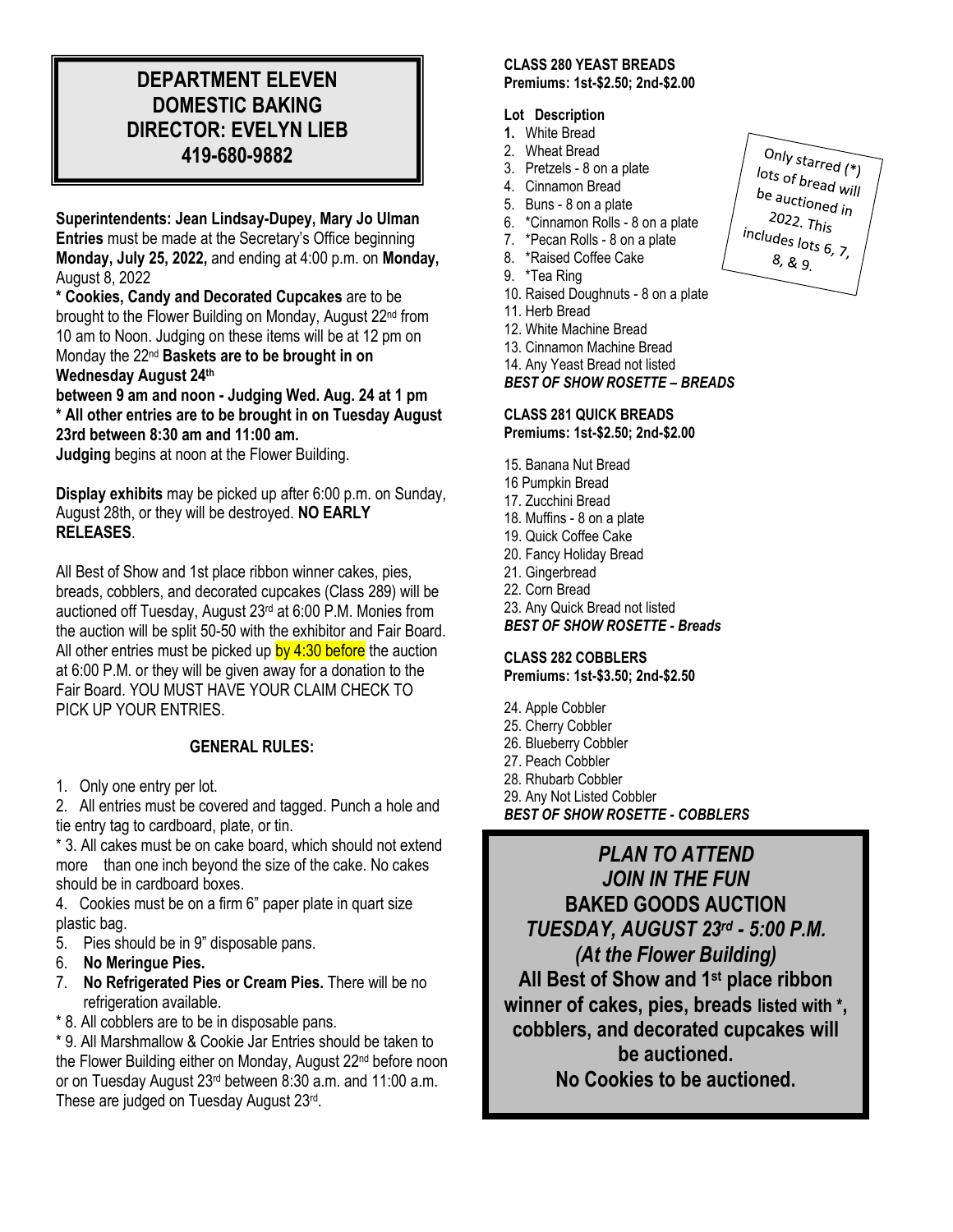## **CLASS 283 LAYER CAKE WITH ICING**

 **(**Layer cake is two or more layers) **Premiums as follows: 1st-\$3.50; 2nd-\$2.50 Lot Description**

- 30. Carrot
- 31. Chocolate
- 32. Devil's Food
- 33. German Chocolate
- 34. Coconut
- 35. Spice
- 36. White
- 37. Yellow
- 38. Any Layer Cake Not Listed (Must Identify)

#### **Loaf-Bundt-Tube Cakes Premiums: 1st- \$3.00; 2nd-\$2.00**

39. Bundt

40. Apple 41. Pineapple Upside Down 42. Sponge or Chiffon 43. Pound Cake 44. Angel Food Cake, Unfrosted - Must use standard angel food cake pans 45. Any Loaf, Bundt Cake Not Listed (Must Identify) *BEST OF SHOW ROSETTE - CAKES*

#### **CLASS 284 DECORATED CAKES**

**Premiums: 1st-\$3.50; 2nd-\$2.50 (**Judged on decorations only, dummy cake allowed.)

46. Birthday

47. Wedding

**CLASS 285 COOKIES (3 Cookies on a 6" plate) Please Note - Not Auctioning Cookies Premiums: 1st- \$2.00; 2nd- \$1.50**

- 48. Fruit
- 49. Filled
- 50. Molasses
- 51. Oatmeal
- 52. Sugar
- 53. Sour Cream
- 54. Chocolate Chip
- 55. Peanut Butter
- 56. Pumpkin
- 57. Decorated Tea Cookies
- 58. Decorated Cookies
- 59. Shortbread
- 60. Snickerdoodles
- 61. Sandwich Cookie
- 62. Macaroons
- 63. Any Not Listed Cookies (Must Identify)

## **BAR COOKIES**

- 64. Fruit Bars
- 65. Chocolate Brownies
- 66. Blonde Brownies
- 67. Any Bar Not Listed

*BEST OF SHOW ROSETTE - COOKIES*

# **CLASS 286 PIES (Close to 9" pies)**  *No Refrigerated or Meringue Pies*.

**Premiums: 1st-\$3.50; 2nd- \$2.50**

## **Lot Description**

- 68. 2 crust Apple Pie
- 69. Dutch Apple
- 70. Cherry
- 71. Peach
- 72. Blueberry
- 73. Raspberry
- 74. Rhubarb
- 75. Elderberry
- 76. Pumpkin
- 77. Mince
- 78. Any Not Listed (Must Identify) (No Cream Pies)

*BEST OF SHOW ROSETTE - PIES*

#### **CLASS 287 CANDY Home Made Candy**

(6 pieces on a 6" paper plate**) Premiums: 1st-\$2.00; 2nd-\$1.50**

- 79. Buckeyes
- 80. Chocolate Fudge
- 81. Peanut Butter Fudge
- 82. Any Fudge Not Listed (Must Identify)
- 83. Mints
- 84. Hard Candy
- 85. Caramels
- 86. Any Not Listed (Must Identify)
- *BEST OF SHOW ROSETTE - CANDY*

#### **CLASS 288 MEN'S DIVISION**

| Premiums                                         | 1st    | 2nd    |
|--------------------------------------------------|--------|--------|
| 87. Cherry Pie                                   | \$3.50 | \$2.50 |
| 88. Chocolate Cake                               | \$3.50 | \$2.50 |
| 89. Peanut Butter Cookies (14 on a plate) \$2.50 |        | \$2.00 |
| 90. Buckeyes (14 on a plate)                     | \$2.00 | \$1.50 |

# **CLASS 289 YOUTH DIVISION (Age through 16 years)**

| Premiums                            | 1st    | 2nd    |
|-------------------------------------|--------|--------|
| 91. Peach Pie                       | \$3.50 | \$2.50 |
| 92. Yellow Cake                     | \$3.50 | \$2.50 |
| 93. Snickerdoodles (14 on a plate)  | \$2.50 | \$2.00 |
| 94. Brownies (14 on a plate)        | \$2.50 | \$2.00 |
| <b>BEST OF SHOW ROSETTE - YOUTH</b> |        |        |
|                                     |        |        |

#### **CLASS 290 DECORATED CUPCAKES**

**Premium: 1st-\$2.00; 2nd-\$1.50** Cupcakes will be judged on taste and decoration. 6 per plate. (Can use cupcake carriers to display.)

95. Any flavor not filled 96. Any flavor filled (Must Identify) 97. Halloween Decorated 98. Christmas Decorated 99. Cake Pops - Must bring 12 *BEST OF SHOW ROSETTE - CUPCAKES*

#### **CLASS 291 ANYONE CAN ENTER BAKING CONTEST**